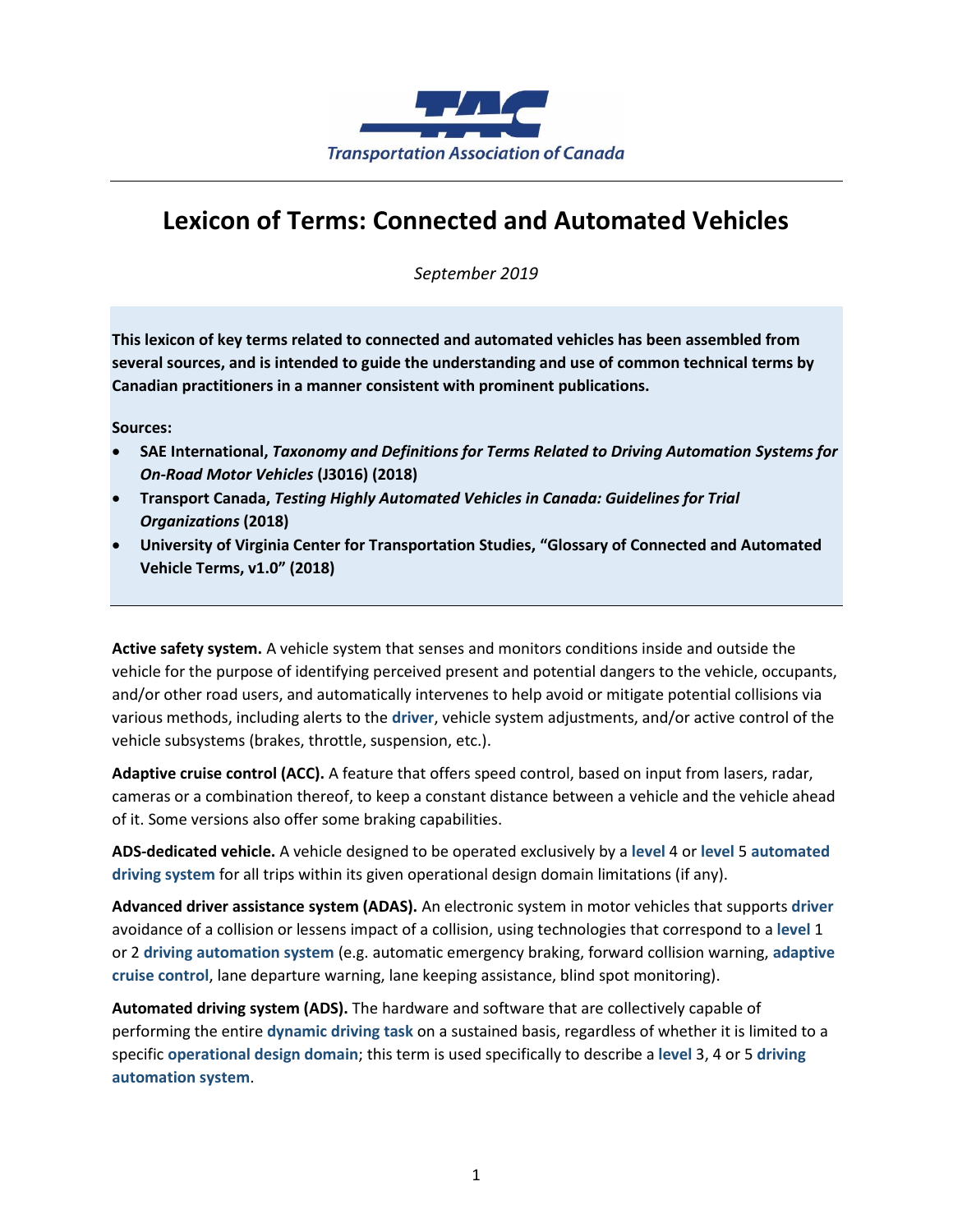**Automated highway system (AHS).** An **intelligent transportation system** facility designed primarily for **automated vehicles** following pre-determined routes; they could reduce the distance normally required between vehicles and thus increase road capacity, and would typically be combined with **advanced driver assistance system** technologies.

**Automated vehicle (AV).** A vehicle that features a **driving automation system**. *Due to its lack of specificity and the potential for confusion, usage of this term as other than a general concept is discouraged.* 

**Autonomous vehicle.** *Due to its lack of specificity and the potential for confusion, usage of this term is discouraged.* 

**Basic safety messages (BSM).** Data broadcasted from vehicles through **vehicle-to-vehicle** and **vehicleto-infrastructure communication**, 10 times per second, with core elements describing a vehicle's position and motion.

**Cellular vehicle-to-everything (C-V2X).** A wireless communication technology allowing **vehicle-toeverything communication** through smart phones or other devices; it is based on the cellular standards set (3GPP), operates in the 5.9 GHz band and in the traditional mobile broadband licensed spectrum, and has two communication modes (the *PC5 interface* is independent of the cellular network, and the *Uu interface* uses the cellular network).

**Connected vehicle (CV).** A vehicle that communicates wirelessly with its occupants, other vehicles, roadside infrastructure, other travellers and/or the cloud, using modes such as **dedicated short-range communications** or **cellular vehicle-to-everything** communications.

**Connected vehicle applications.** Applications that take advantage of a **connected vehicle** environment. The Architecture Reference for Cooperative and Intelligent Transportation (ARC-IT) website divides them into twelve categories:

- *Commercial vehicle operations* includes applications and service packages that are relevant to the operation, safety and management of commercial vehicles
- *Data management* includes service packages from various data sources including **connected vehicles** to support performance monitoring and other uses of historical data
- *Maintenance and construction* includes service packages that track maintenance and construction vehicles and supports dissemination of these activities
- *Parking management* includes service packages that monitor and manage parking spaces and provides real-time information on park and ride services to support travelers' decision making
- *Public safety* includes service packages to support basic public safety, call-taking and dispatch services and provides information to support dynamic routing of emergency vehicles
- *Public transportation* includes service packages to monitor automated transit vehicle location, perform automated dispatch of transit services and allows travelers to request trips and request itineraries
- *Support* includes service packages to provide monitoring, management and control services to other applications and devices operating within a **connected vehicle** environment
- *Sustainable travel* includes service packages to monitor individual vehicle emissions and support environmentally efficient operation of traffic signals and lanes
- *Traffic management* includes service packages to support infrastructure- and vehicle-based surveillance and the use of **connected vehicle** information to improve the operation of traffic systems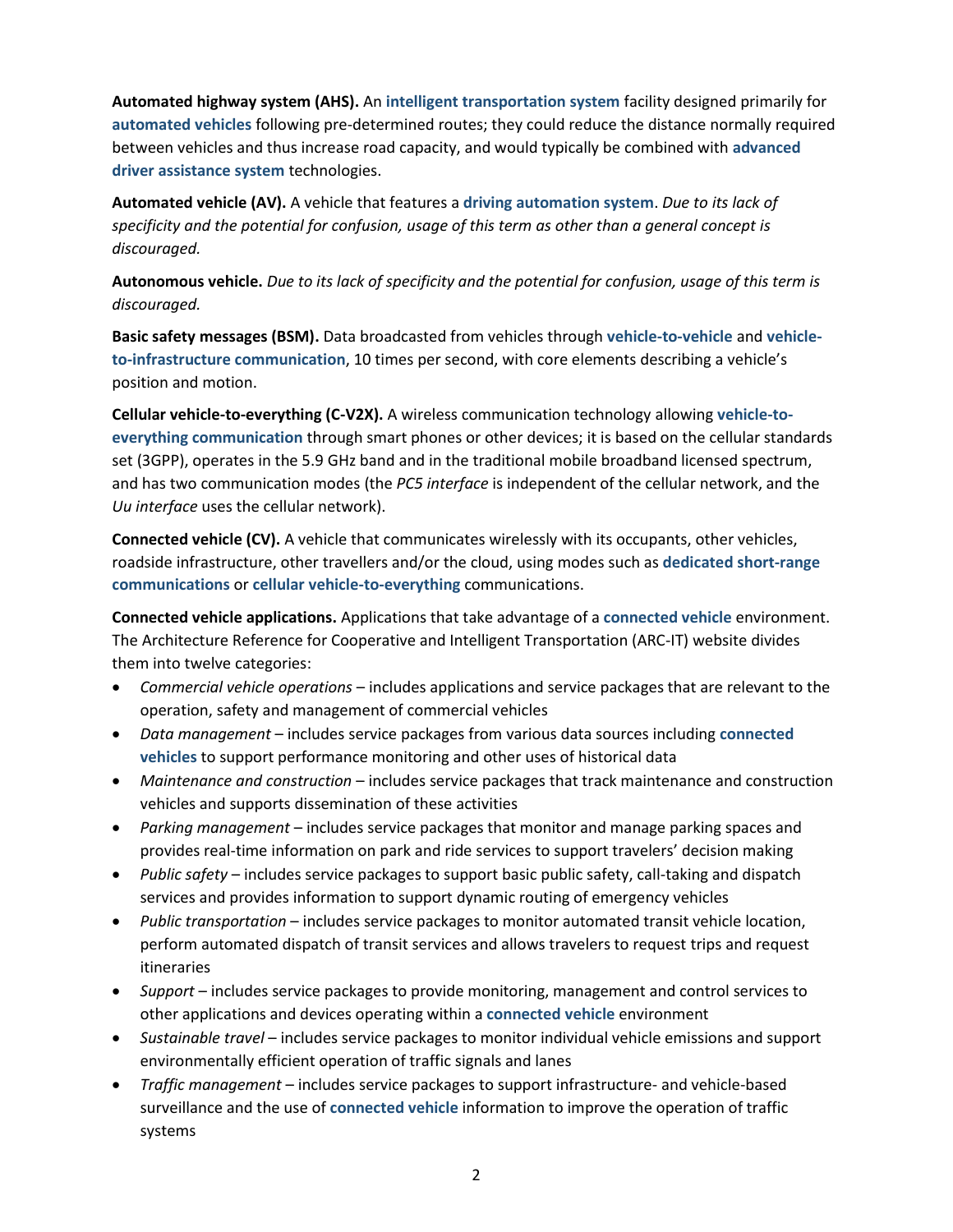- *Traveler information* includes service packages to disseminate traveller information for route planning and guidance
- *Vehicle safety* includes service packages that leverages sensors and safety messages transmitted between **connected vehicles** to support and augment vehicle safety
- *Weather* includes service packages for collecting road weather data and detecting environmental hazards to alert **drivers**

**Constant distance gap (CDG).** A constant distance-based separation gap maintained between vehicles, even when the speed of vehicles changes during **platooning**.

**Constant time gap (CTG, also referred to as time to collision).** A constant time-based separation gap maintained between vehicles, proportional to their speed.

**Conventional driver.** A **driver** seated in what is normally referred to as the driver's seat.

**Conventional vehicle.** A vehicle designed to be operated by a **conventional driver** during part or all of every trip.

**Cybersecurity (also, cyber security).** The use of processes, practices, hardware and software to protect networks, computers, programs and data from attack, damage or unauthorized access.

**Data authentication.** A process used to verify that data received are identical to data sent, or to verify that a program is not infected by a virus.

**Dedicated short-range communications (DSRC).** A wireless communication technology allowing **vehicleto-everything communication** through smart phones or other devices; it is based on the Wi-Fi standards set (IEEE 802.11), and operates in the 5.9 GHz band.

**Digital certificate.** A set of data that uniquely identifies an entity, contains the entity's public key and possibly other information, and is digitally signed by a trusted party, thereby binding the public key to the entity.

**Disengagement.** The deactivation of an **automated driving system** when a failure of the system occurs, when safe operation of the vehicle requires the **conventional driver** or **remote driver** to assume immediate operation of the vehicle, or when the system requires deactivation for the safety of the vehicle, its occupants or other road users.

**Driver.** A user who performs, in real-time, part or all of the **dynamic driving task** and/or **dynamic driving task fallback** for a particular vehicle.

**Driverless operation.** Operation of an **automated driving system**-equipped vehicle in which no onboard user is present, or in which on-board users are not **drivers** or **dynamic driving task fallback**-ready users.

**Driverless vehicle.** *Due to its lack of specificity and the potential for confusion, usage of this term is discouraged.*

**Driving automation system.** The hardware and software that are collectively capable of performing part or all of the **dynamic driving task** on a sustained basis; this term is used generically to describe any system capable of **level** 1 to 5 driving automation.

**Driver support feature.** A general term for **level** 1 and 2 **driving automation system** features.

**Dual-mode vehicle.** An **automated driving system**-equipped vehicle that is designed for both **driverless operation** and operation by a **conventional driver** for complete trips.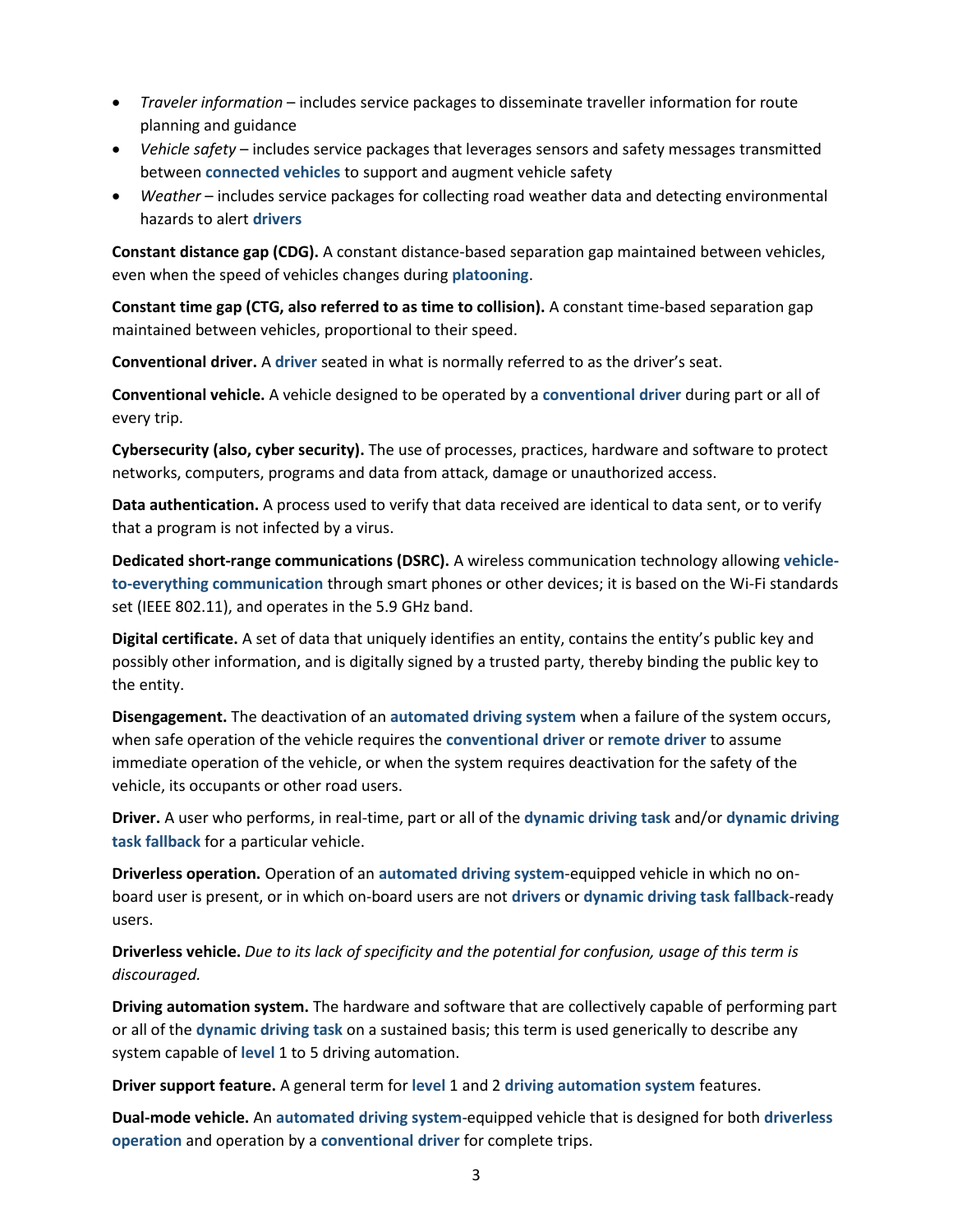**Dynamic driving task (DDT).** All of the real-time operational and tactical functions required to operate a vehicle in on-road traffic, excluding strategic functions such as trip scheduling and selection of destinations and waypoints, and including without limitation: lateral vehicle motion control via steering; longitudinal vehicle motion control via acceleration and deceleration; monitoring the driving environment via object and event detection, recognition, classification and response preparation; **object and event detection and response**; manoeuvre planning; and enhancing conspicuity via lighting, signaling and gesturing, etc.

**Dynamic driving task fallback.** The response by a human **driver** or an **automated driving system** to either perform the **dynamic driving task** or achieve a **minimal risk condition** after **automated driving system** failure or disengagement, or upon exiting the **operational design domain**.

**Electronic control unit (ECU).** An in-vehicle unit that controls one or more electrical systems such as the engine control unit or the **human-machine interface**.

**Far infrared sensors (FIRS).** Devices that capture the heat profile of living beings in low-light situations, and can help detect pedestrians, cyclists or wildlife when visibility is poor.

**Floating car data (FCD).** Data describing a vehicle's location and motion, used to determine the fluidity of operations on a road network.

**Freight signal priority (FSP).** A traffic signal priority method giving the right-of-way to trucks based on current and projected movements.

**Fully automated vehicle.** A vehicle equipped with a **level** 5 **automated driving system** that does not have a limited **operational design domain** and is capable of performing the entire **dynamic driving task** in any condition without requiring human intervention.

**Highly automated vehicle (HAV).** A vehicle equipped with a **level** 3 to 5 **automated driving system** that is capable of performing the entire **dynamic driving task** on a sustained basis within its specified **operational design domain**.

**Human-machine interface (HMI).** Hardware and software that enable two-way communication between a vehicle and its occupants through (for example) touchscreens, voice recognition or mobile device integration.

**Incident scene pre-arrival staging guidance for emergency responders (RESP-STG).** An application to safely and efficiently guide public safety responders to the scene of an incident.

**Internet of vehicles (IoV).** The integration of inter-vehicle, intra-vehicle, and vehicular mobile networks, enabling wireless information exchange between vehicles, roadside infrastructure, humans and the Internet.

**Interoperability.** The ability of a system to function in different locations through communication with other systems; or the ability of one system to replace another without degrading the service provided; or the ability of two different systems to integrate/interact correctly and in a safe manner to produce the desired outcome (e.g. multi-brand **platooning** that requires different truck systems to work together to form a platoon).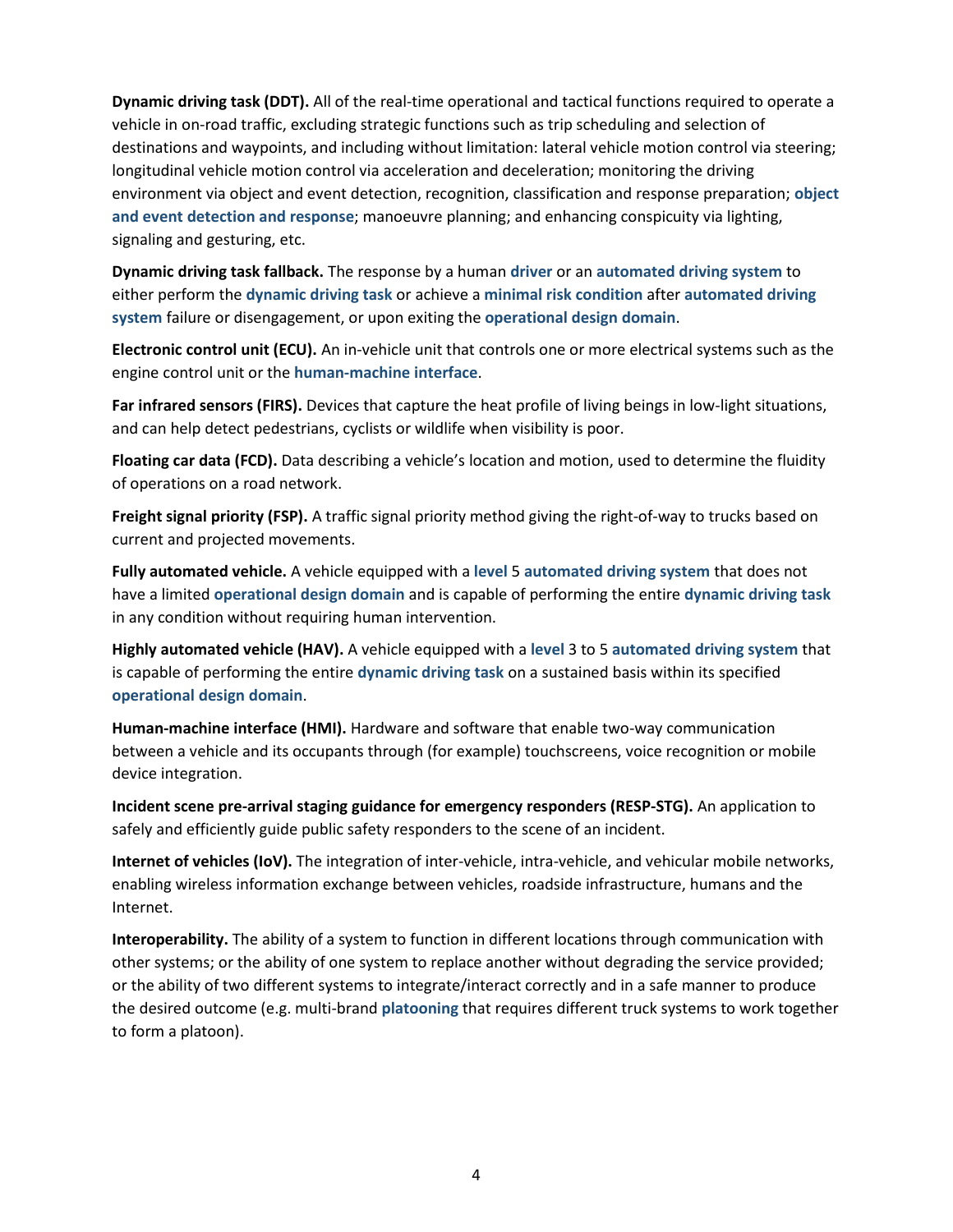**Intelligent Transportation System (ITS) Architecture.** A framework for interrelated systems to deliver transportation services, defining how systems function and how information is exchanged among travellers, vehicles, roadside devices, and control centres. The *ITS Architecture for Canada* and the U.S.-focused *Architecture Reference for Cooperative and Intelligent Transportation* (ARC-IT) provide a starting point for creating regional and project-level architectures.

**Level (of driving automation).** As defined by SAE International in "Standard J3016: Taxonomy and Definitions for Terms Related to On-Road Motor Vehicle Automated Driving Systems," the six levels of driving automation are:

- *Level 0—No Driving Automation.* The performance by the **driver** of the entire **dynamic driving task**, even when enhanced by **active safety systems**.
- *Level 1—Driver Assistance.* The sustained and **operational design domain**-specific execution by a **driving automation system** of either the lateral or longitudinal vehicle motion control subtask of the **dynamic driving task** (but not both simultaneously), with the expectation that the **driver** performs the remainder of the **dynamic driving task**.
- *Level 2—Partial Driving Automation.* The sustained and **operational design domain**-specific execution by a **driving automation system** of both the lateral and longitudinal vehicle motion control subtasks of the **dynamic driving task**, with the expectation that the **driver** completes the object and event detection, recognition, classification and response subtask and supervises the **driving automation system**.
- *Level 3—Conditional Driving Automation.* The sustained and **operational design domai**n-specific performance by an **automated driving system** of the entire **dynamic driving task** with the expectation that the **dynamic driving task fallback**-ready user is receptive to **automated driving system**-issued requests to intervene, as well as to **dynamic driving task** performance-relevant system failures in other vehicle systems, and will respond appropriately.
- *Level 4—High Driving Automation*. The sustained and **operational design domain**-specific performance by an **automated driving system** of the entire **dynamic driving task** and **dynamic driving task fallback**, without any expectation that a user will respond to a request to intervene.
- *Level 5—Full Driving Automation.* The sustained and unconditional (i.e., not **operational design domain**-specific) performance by an automated driving system of the entire dynamic driving task and **dynamic driving task fallback** without any expectation that a user will respond to a request to intervene.

**Light detection and ranging (LIDAR).** An on-vehicle technology that uses pulsed lasers to create a detailed, three-dimensional and 360-degree map of physical objects in the environment.

**Local coordination.** The instruction of **automated driving system**-equipped vehicles to speed up or slow down to facilitate clustering or cooperative **adaptive cruise control**.

**Minimal risk condition.** The condition that a human **driver** or **automated driving system** resorts to when an **automated driving system** system fails, or when a human **driver** fails to take over the **dynamic driving task** when requested.

**Mobility-as-a-service (MaaS, also referred to as transportation-as-a-service or TaaS**). The integration of transportation services from public and private providers (e.g. public transit, bike share, ride-hail, carshare, scooter) through a unified gateway (e.g. typically a mobile application) for trip planning, management and payment.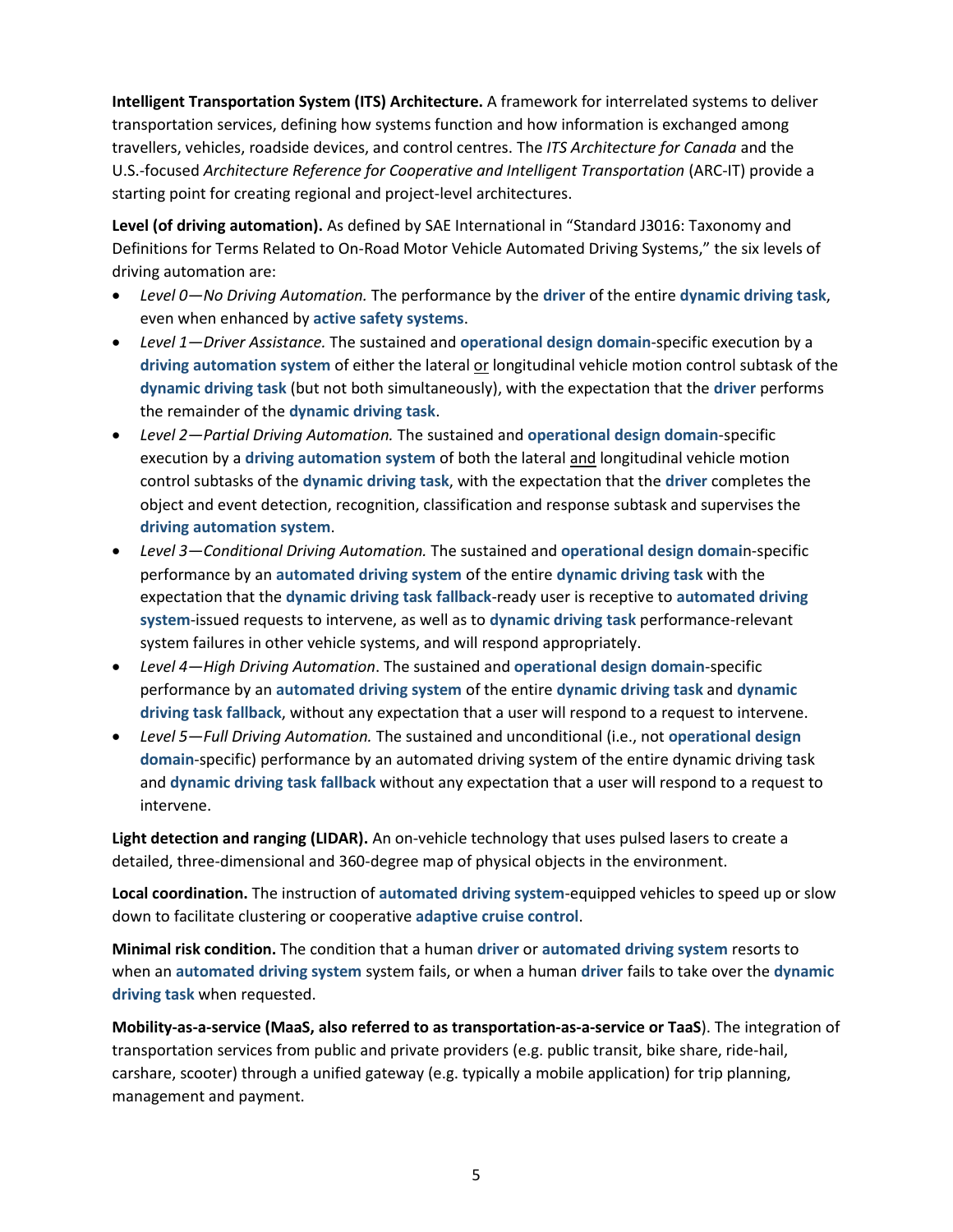**National transportation communications for ITS protocol (NTCIP).** A family of standards that allows electronic traffic control equipment from different manufacturers to operate as a system, thus reducing reliance on specific equipment vendors and one-of-a-kind software.

**Object and event detection and response.** The perception by a **driver** or vehicle system of circumstances that are relevant to the immediate **dynamic driving task**, and the appropriate response by a **driver** or **automated driving system**.

**Obstacle detection.** An **advanced driver assistance system** feature that detects objects or other road users ahead of the vehicle and alerts the **driver** to brake if a collision is imminent.

**Operational design domain.** The specific conditions under which an **automated driving system** or feature is intended to function, such as those defined by roadway type (e.g. low-speed road, freeway), geographic area (e.g. downtown, corporate campus), environmental conditions (e.g. daytime, dry road surface), or other variables.

**On-board equipment (OBE).** An in-vehicle device that collects data and/or acts as an interface for **intelligent transportation system** services (e.g. tolls, navigation, trip planning, travel information).

**Platooning.** The coordination of two or more vehicles to decrease headway between them and allow simultaneous acceleration and braking, enabled by wireless communication and automation technologies; can increase effective road capacity, and reduce fuel consumption and **driver** workload.

**Remote driver.** A **driver** who is not seated in a position to manually exercise in-vehicle braking, accelerating, steering, and transmission gear selection input devices (if any) but is able to operate the vehicle.

**Request to intervene.** The notification by an **automated driving system** to the human **driver** that they should perform the **dynamic driving task fallback**.

**Roadside equipment (RSE).** A piece of **intelligent transportation system**-related hardware at the side of the road that exchanges data with vehicles or enables travelers to access **intelligent transportation system**-related services. The term describes a broad set of field equipment that includes the more narrowly-defined **roadside unit**.

**Roadside unit (RSU).** A **dedicated short-range communications** transceiver along a road or pedestrian route that communicates with the on-board equipment of nearby vehicles (e.g. broadcasting or exchanging data, providing channel assignments and operating instructions).

**Security credential management system (SCMS).** An advanced security system that facilitates trusted **vehicle-to-everything communications** by ensuring message authenticity, integrity and privacy.

**Self-driving vehicle.** *Due to its lack of specificity and the potential for confusion, usage of this term is discouraged.*

**Signal phase and timing (SPaT).** Data describing the current state of a traffic signal (e.g. green light) and the time until it will change for each active approach and lane.

**Transit signal priority (TSP).** A traffic signal priority method giving the right-of-way to transit vehicles based on current and projected movements, as well as schedule adherence or passenger loads.

**Vehicle-to-infrastructure (V2I) communication.** The exchange of information between vehicles and infrastructure; may be used to inform vehicle users of issues including traffic conditions or weather warnings.